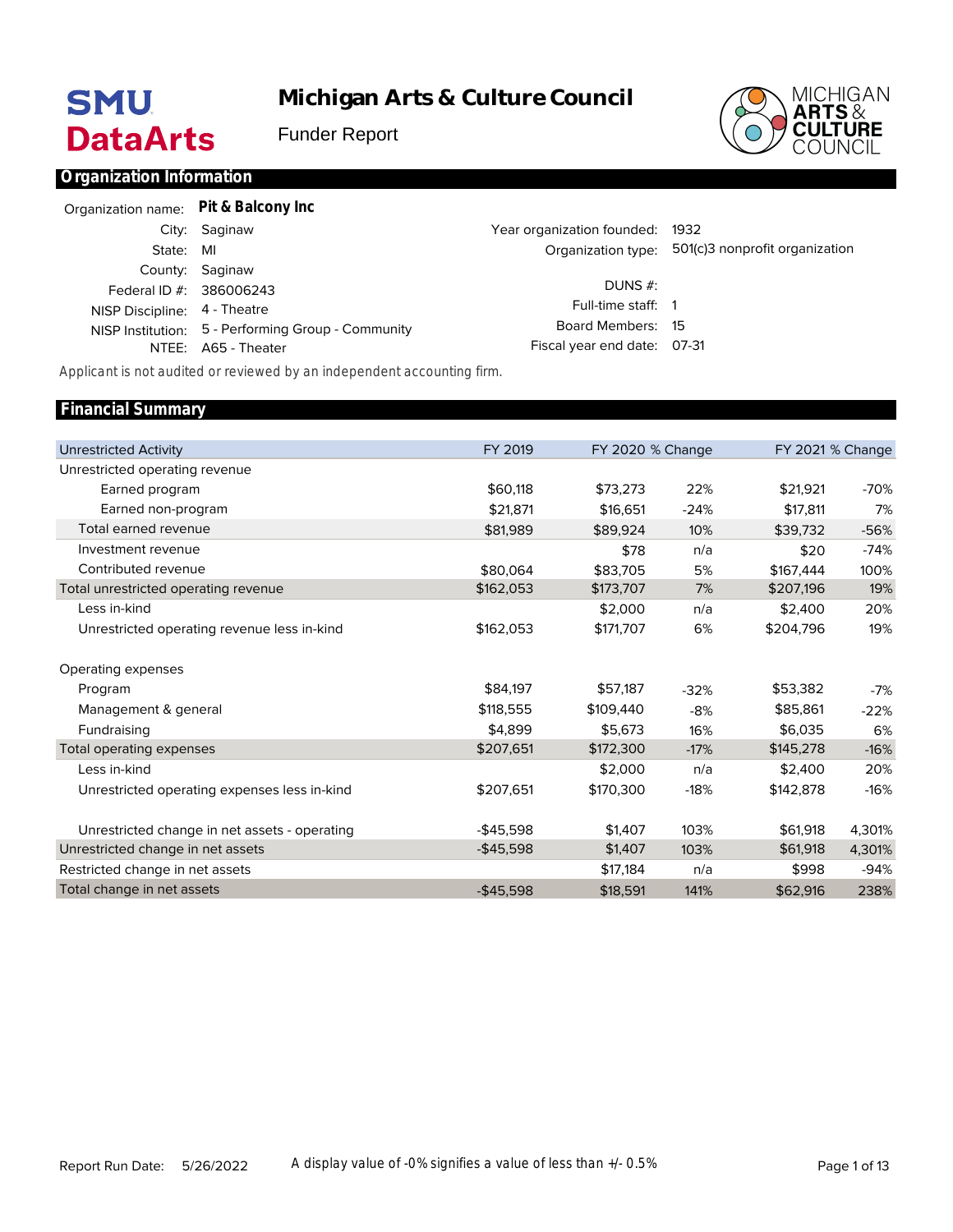$0%$  $19%$ 

# **Unrestricted Operating Revenue by Source**





# **Operating Expenses by Functional Grouping**

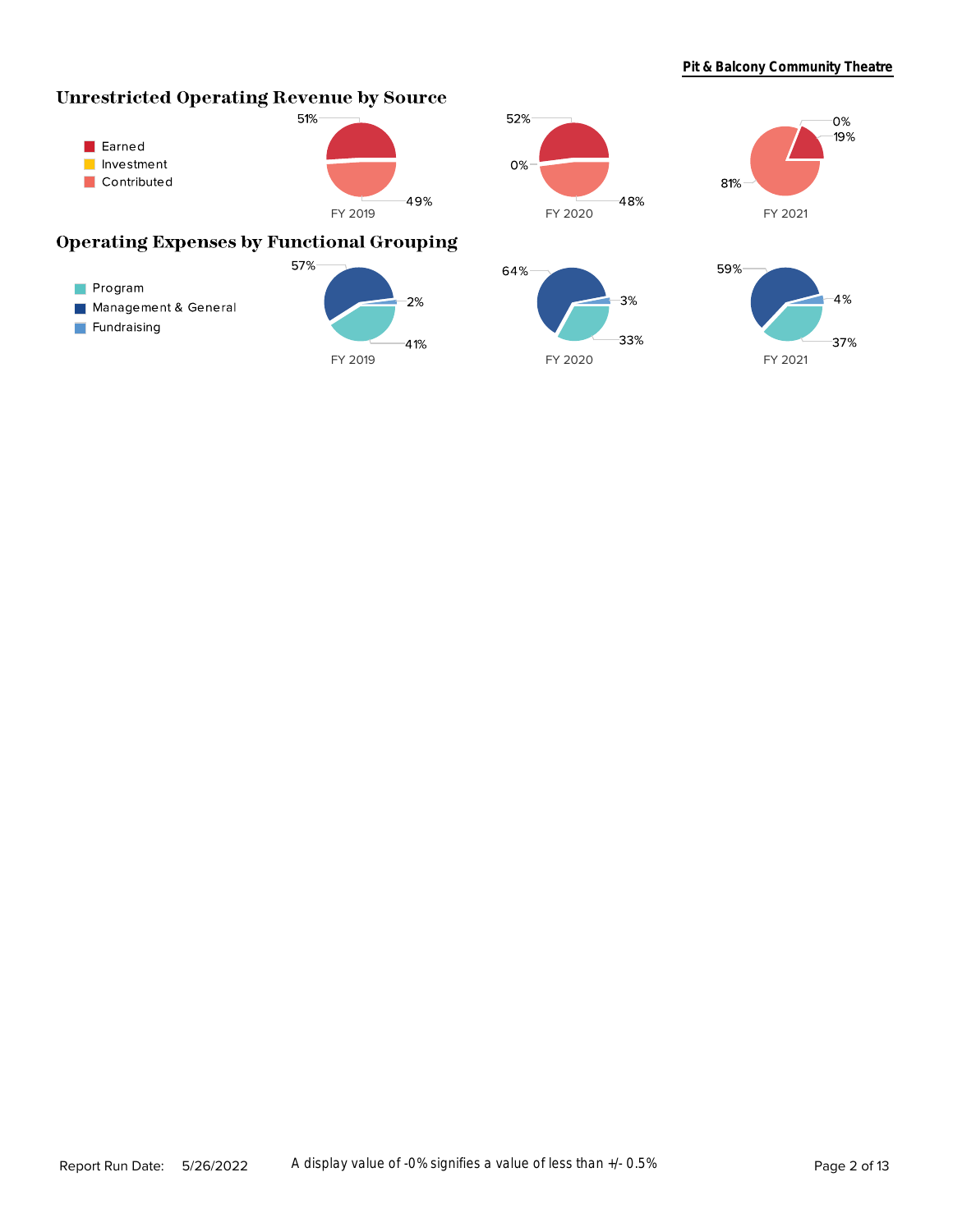**Pit & Balcony Community Theatre**

| <b>Revenue Details</b>                         |          |          |          |              |            |
|------------------------------------------------|----------|----------|----------|--------------|------------|
| <b>Operating Revenue</b>                       | FY 2019  | FY 2020  | FY 2021  | FY 2021      | FY 2021    |
| Earned - Program                               | Total    | Total    | Total    | Unrestricted | Restricted |
| Subscriptions                                  | \$19,660 | \$13,415 | \$9,675  | \$9,675      |            |
| Membership fees - individuals                  |          |          |          | \$0          | \$0        |
| Membership fees - organizations                |          |          |          |              |            |
| Ticket sales & admissions                      | \$38,583 | \$56,570 | \$10,261 | \$10,261     |            |
| Education revenue                              | \$1,875  | \$1,450  |          |              |            |
| <b>Publication sales</b>                       |          |          |          |              |            |
| Gallery sales                                  |          |          |          |              |            |
| Contracted services & touring fees             |          |          |          |              |            |
| Royalty & reproduction revenue                 |          |          |          |              |            |
| Earned - program not listed above              |          | \$1,838  | \$1,985  | \$1,985      |            |
| Total earned - program                         | \$60,118 | \$73,273 | \$21,921 | \$21,921     |            |
|                                                |          |          |          |              |            |
| Earned - Non-program                           |          |          |          |              |            |
| Rental revenue                                 | \$2,725  | \$1,452  | \$0      | \$0          |            |
| Sponsorship revenue                            | \$11,050 | \$10,300 | \$9,000  | \$9,000      |            |
| Attendee-generated revenue not<br>listed above | \$6,794  | \$3,394  | \$0      | \$0          |            |
| Earned non-program not listed above            | \$1,302  | \$1,505  | \$8,811  | \$8,811      |            |
| Total earned - non-program                     | \$21,871 | \$16,651 | \$17,811 | \$17,811     |            |
| Total earned revenue                           | \$81,989 | \$89,924 | \$39,732 | \$39,732     |            |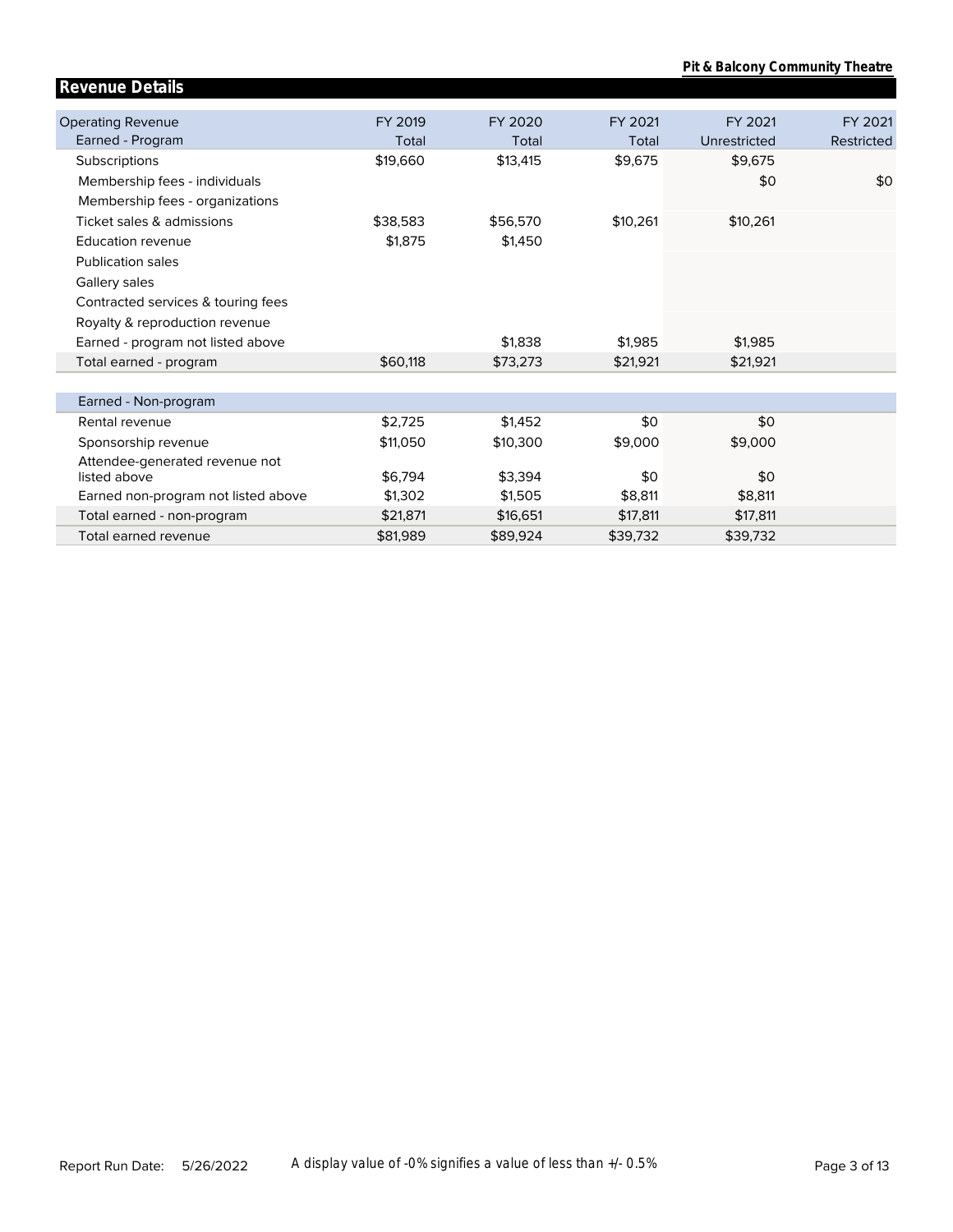**Pit & Balcony Community Theatre**

|                                                   | FY 2019   | FY 2020   | FY 2021   | FY 2021      | FY 2021    |
|---------------------------------------------------|-----------|-----------|-----------|--------------|------------|
| Contributed                                       | Total     | Total     | Total     | Unrestricted | Restricted |
| Trustee & board                                   | \$0       | \$3,350   | \$3,512   | \$3,512      |            |
| Individual                                        | \$15,947  | \$28,356  | \$20,379  | \$20,379     |            |
| Corporate                                         | \$11,000  | \$1,710   | \$550     | \$550        |            |
| Foundation                                        | \$44,092  | \$50,034  | \$28,248  | \$27,250     | \$998      |
| City government                                   | \$7,400   | \$2,400   | \$2,900   | \$2,900      |            |
| State government                                  | \$1,625   | \$12,500  | \$16,703  | \$16,703     |            |
| In-kind operating contributions                   | \$0       | \$2,000   | \$2,400   | \$2,400      |            |
| Special fundraising events                        |           | \$539     |           |              |            |
| Contributions not listed above                    | \$0       | \$0       | \$93,750  | \$93,750     |            |
| Net assets released from restriction              | \$0       | \$0       | \$0       |              |            |
| Total contributed revenue                         | \$80,064  | \$100,889 | \$168,442 | \$167,444    | \$998      |
| Operating investment revenue                      | \$0       | \$78      | \$20      | \$20         |            |
| Total operating revenue                           | \$162,053 | \$190,891 | \$208,194 | \$207,196    | \$998      |
| Total operating revenue less operating<br>in-kind | \$162,053 | \$188,891 | \$205,794 | \$204,796    | \$998      |
|                                                   |           |           |           |              |            |
|                                                   |           |           |           |              |            |
| Total revenue                                     | \$162,053 | \$190,891 | \$208,194 | \$207,196    | \$998      |
| Total revenue less in-kind                        | \$162,053 | \$188,891 | \$205,794 | \$204,796    | \$998      |

# **Revenue Narrative**

| FY 2019 | n/a                                                                                                                                                                                                                                                                                                                                                                                                                                                                                                                    |
|---------|------------------------------------------------------------------------------------------------------------------------------------------------------------------------------------------------------------------------------------------------------------------------------------------------------------------------------------------------------------------------------------------------------------------------------------------------------------------------------------------------------------------------|
| FY 2020 | Decrease in Subscription revenue attributed to deep discount offered to returning subscribers and few new<br>subscribers to fill the gap. Increase in GA sales is consistent with better marketing and programming. Individual<br>contributions increased due to new donor campaign and unsolicited pandemic relief donations. Decrease in rents<br>revenue is direct effect of Covid. Decreased workshop attendance resulted in lower education revenue. City gov.<br>grants do not include 1-time funding from FY19. |
| FY 2021 | Earned Revenue decrease is due to pandemic restrictions limiting audience capacity. Drastic increase in contributed<br>revenue due to sizable bequest. Significant decline in charitable foundation support due to not soliciting restricted<br>funds for programs eliminated by pandemic or capital projects which had been completed.                                                                                                                                                                                |
|         |                                                                                                                                                                                                                                                                                                                                                                                                                                                                                                                        |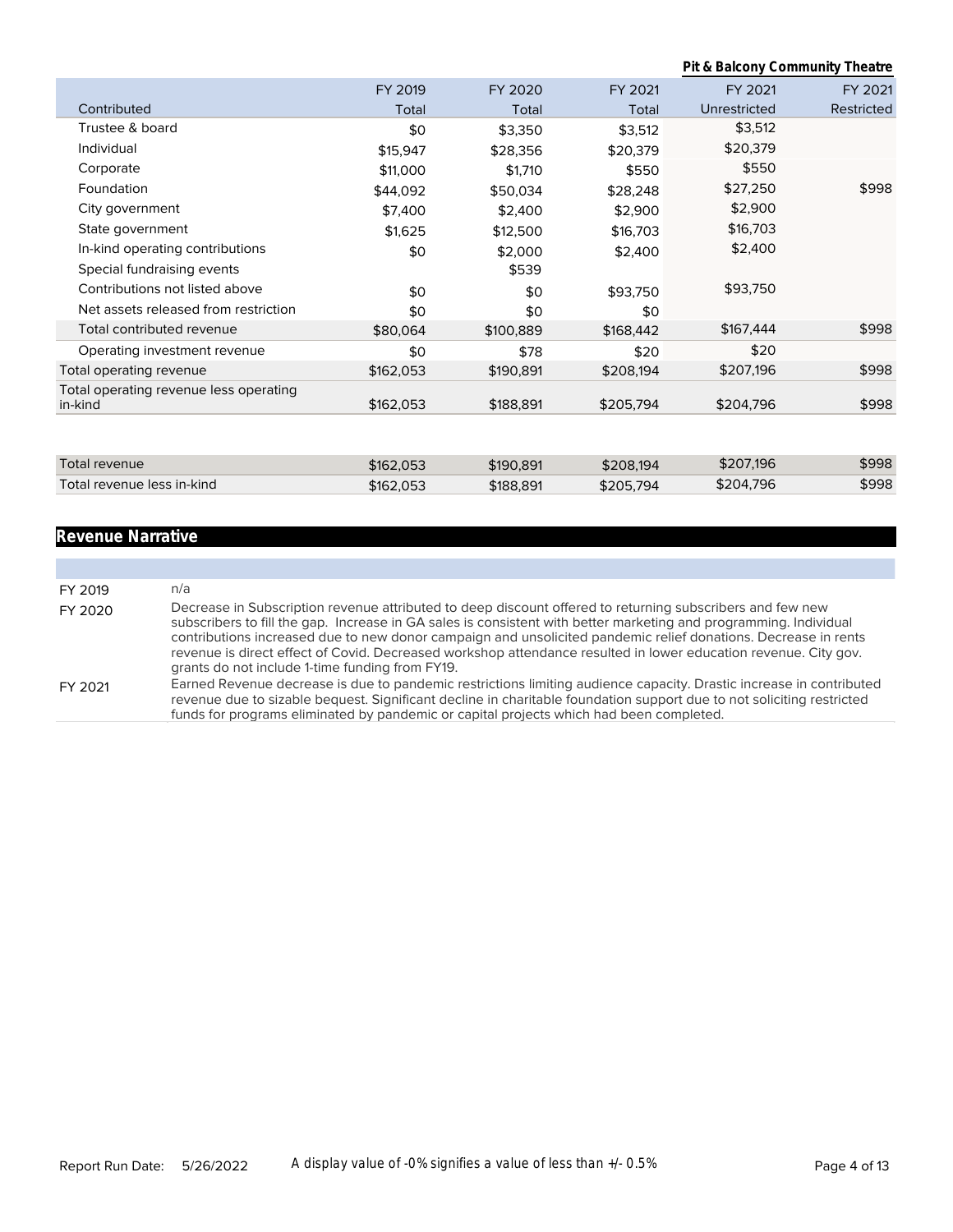|                                                                  | FY 2019<br>Total | FY 2020<br>Total | %<br>Change | FY 2021   | %<br><b>Total Change</b> | FY 2021  | FY 2021<br>General &<br>Program Administrative | FY 2021<br>Fundraising |
|------------------------------------------------------------------|------------------|------------------|-------------|-----------|--------------------------|----------|------------------------------------------------|------------------------|
| Personnel expenses -<br>Operating                                |                  |                  |             |           |                          |          |                                                |                        |
| W2 employees (salaries,<br>payroll taxes and fringe<br>benefits) |                  |                  |             |           |                          |          |                                                |                        |
|                                                                  | \$50,557         | \$53,720         | 6%          | \$49,444  | $-8%$                    | \$27,950 | \$19,022                                       | \$2,472                |
| Independent contractors                                          | \$28,240         | \$11,785         | $-58%$      | \$15,167  | 29%                      | \$15,167 |                                                |                        |
| Total personnel expenses -<br>Operating                          | \$78,797         | \$65,505         | $-17%$      | \$64,611  | $-1%$                    | \$43,117 | \$19,022                                       | \$2,472                |
| Non-personnel expenses -<br>Operating                            |                  |                  |             |           |                          |          |                                                |                        |
| Occupancy costs                                                  | \$38,357         | \$30,244         | $-21%$      | \$36,544  | 21%                      | \$4,720  | \$31,824                                       |                        |
| Depreciation                                                     | \$14,400         | \$19,096         | 33%         | \$13,200  | $-31%$                   |          | \$13,200                                       |                        |
| Interest expense                                                 | \$4,533          | \$4,260          | $-6%$       | \$4,062   | $-5%$                    |          | \$4,062                                        |                        |
| Non-personnel expenses not<br>listed above                       | \$71,564         | \$53,195         | $-26%$      | \$26,861  | $-50%$                   | \$5,545  | \$17,753                                       | \$3,563                |
| Total non-personnel                                              |                  |                  |             |           |                          |          |                                                |                        |
| expenses - Operating                                             | \$128,854        | \$106,795        | $-17%$      | \$80,667  | $-24%$                   | \$10,265 | \$66,839                                       | \$3,563                |
| Total operating expenses                                         | \$207,651        | \$172,300        | $-17%$      | \$145,278 | $-16%$                   | \$53,382 | \$85,861                                       | \$6,035                |
|                                                                  |                  |                  |             |           |                          |          |                                                |                        |
| Total expenses                                                   | \$207,651        | \$172,300        | $-17%$      | \$145,278 | $-16%$                   |          |                                                |                        |
| Total expenses less in-kind                                      | \$207,651        | \$170,300        | $-18%$      | \$142,878 | $-16%$                   |          |                                                |                        |
| Total expenses<br>less depreciation                              | \$193,251        | \$153,204        | $-21%$      | \$132,078 | $-14%$                   |          |                                                |                        |
| Total expenses less<br>in-kind and depreciation                  | \$193,251        | \$151,204        | $-22%$      | \$129,678 | $-14%$                   |          |                                                |                        |

# **Expense Narrative**

**Expense Details**

| FY 2019 | n/a                                                                                                                                                                                                                                                                                                                                                                                                                                    |
|---------|----------------------------------------------------------------------------------------------------------------------------------------------------------------------------------------------------------------------------------------------------------------------------------------------------------------------------------------------------------------------------------------------------------------------------------------|
| FY 2020 | Overall, the reduction in expenses can be attributed almost entirely to the pandemic. Payroll increased because this<br>was the first FY to include the increased Executive salary for its entirety. The increase would've been more if not for<br>a furlough & reduced hours. Fewer productions meant fewer independent contractors on payroll and the decrease<br>in occupancy expense is due to the temporary closure to due Covid. |
| FY 2021 | Overall reduction in COGS despite producing more shows. No concessions or bar expenses had a significant impact<br>as well as the elimination of special events expenses. General operating costs were reduced overall with less work<br>being performed in the facility and fewer supplies being used.                                                                                                                                |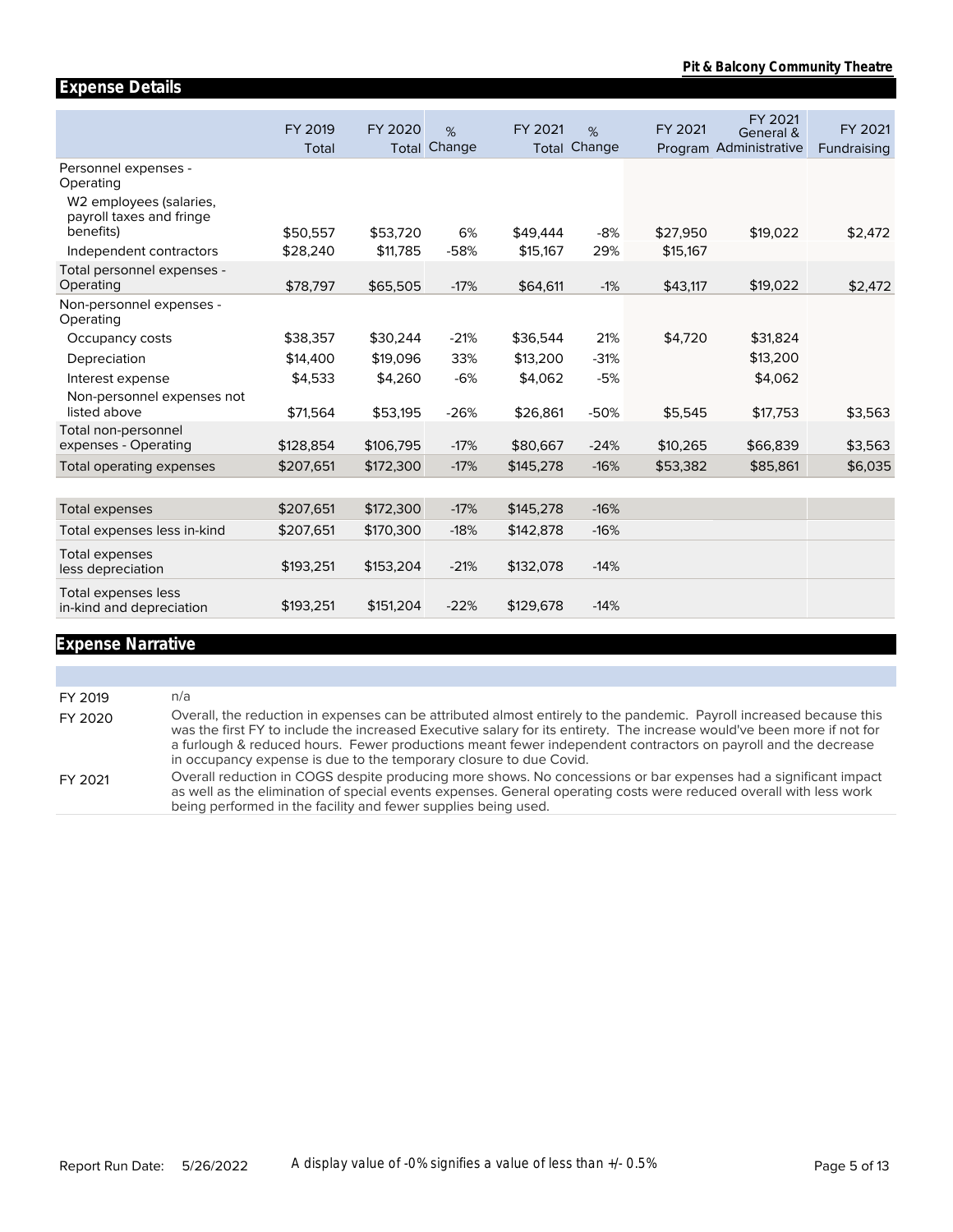| <b>Balance Sheet</b>                                              |           |           |          |           |          |
|-------------------------------------------------------------------|-----------|-----------|----------|-----------|----------|
| <b>Assets</b>                                                     | FY 2019   | FY 2020   | % Change | FY 2021   | % Change |
| Current assets                                                    |           |           |          |           |          |
| Cash and cash equivalents                                         | \$18,803  | \$82,892  | 341%     | \$112,660 | 36%      |
| Receivables                                                       |           |           | n/a      |           | n/a      |
| Investments - current                                             |           |           | n/a      |           | n/a      |
| Prepaid expenses & other                                          | \$11.197  | \$14,843  | 33%      | \$14,510  | $-2%$    |
| Total current assets                                              | \$30,000  | \$97,735  | 226%     | \$127,170 | 30%      |
| Long-term/non-current assets                                      |           |           |          |           |          |
| Investments - non current                                         |           |           | n/a      |           | n/a      |
| Fixed assets (net of accumulated depreciation)                    | \$293,619 | \$284,032 | $-3%$    | \$270,832 | $-5%$    |
| Non-current assets not listed above                               |           |           | n/a      |           | n/a      |
| Total long-term/non-current assets                                | \$293,619 | \$284,032 | $-3%$    | \$270,832 | $-5%$    |
| <b>Total assets</b>                                               | \$323,619 | \$381,767 | 18%      | \$398,002 | 4%       |
|                                                                   |           |           |          |           |          |
| <b>Liabilities &amp; Net Assets</b><br><b>Current liabilities</b> | FY 2019   | FY 2020   | % Change | FY 2021   | % Change |
|                                                                   |           |           | 24%      |           | $-83%$   |
| Accounts payable and accrued expenses<br>Deferred revenue         | \$12,470  | \$15,411  |          | \$2,577   |          |
|                                                                   | \$44,673  | \$85,909  | 92%      | \$51,892  | $-40%$   |
| Loans - current                                                   |           |           | n/a      |           | n/a      |
| Additional current liabilities not listed above                   | \$151     |           | $-100%$  |           | n/a      |
| <b>Total current liabilities</b>                                  | \$57,294  | \$101,320 | 77%      | \$54,469  | $-46%$   |
| Long-term/non-current liabilities                                 |           |           |          |           | $-7%$    |
| Long-term/non-current loans                                       |           | \$81,143  | n/a      | \$75,608  |          |
| Additional long-term/non-current liabilities not<br>listed above  | \$86,418  |           | $-100%$  |           | n/a      |
| Total long-term/non-current liabilities                           | \$86,418  | \$81,143  | $-6%$    | \$75,608  | $-7%$    |
| <b>Total liabilites</b>                                           | \$143,712 | \$182,463 | 27%      | \$130,077 | $-29%$   |
| Total net assets                                                  | \$179,907 | \$199,304 | 11%      | \$267,925 | 34%      |
| Total liabilities & net assets                                    | \$323,619 | \$381,767 | 18%      | \$398,002 | 4%       |

# **Balance Sheet Narrative**

| FY 2019 | n/a                                                                                                                                                                                                                                                    |
|---------|--------------------------------------------------------------------------------------------------------------------------------------------------------------------------------------------------------------------------------------------------------|
| FY 2020 | Increase in Cash and Current Liabilities due to one-time bequest. The mortgage was recorded on the wrong line in<br>FY19, but the Long Term Liabilities totals are correct. We do not currently have a line of credit with a financial<br>institution. |
| FY 2021 | n/a                                                                                                                                                                                                                                                    |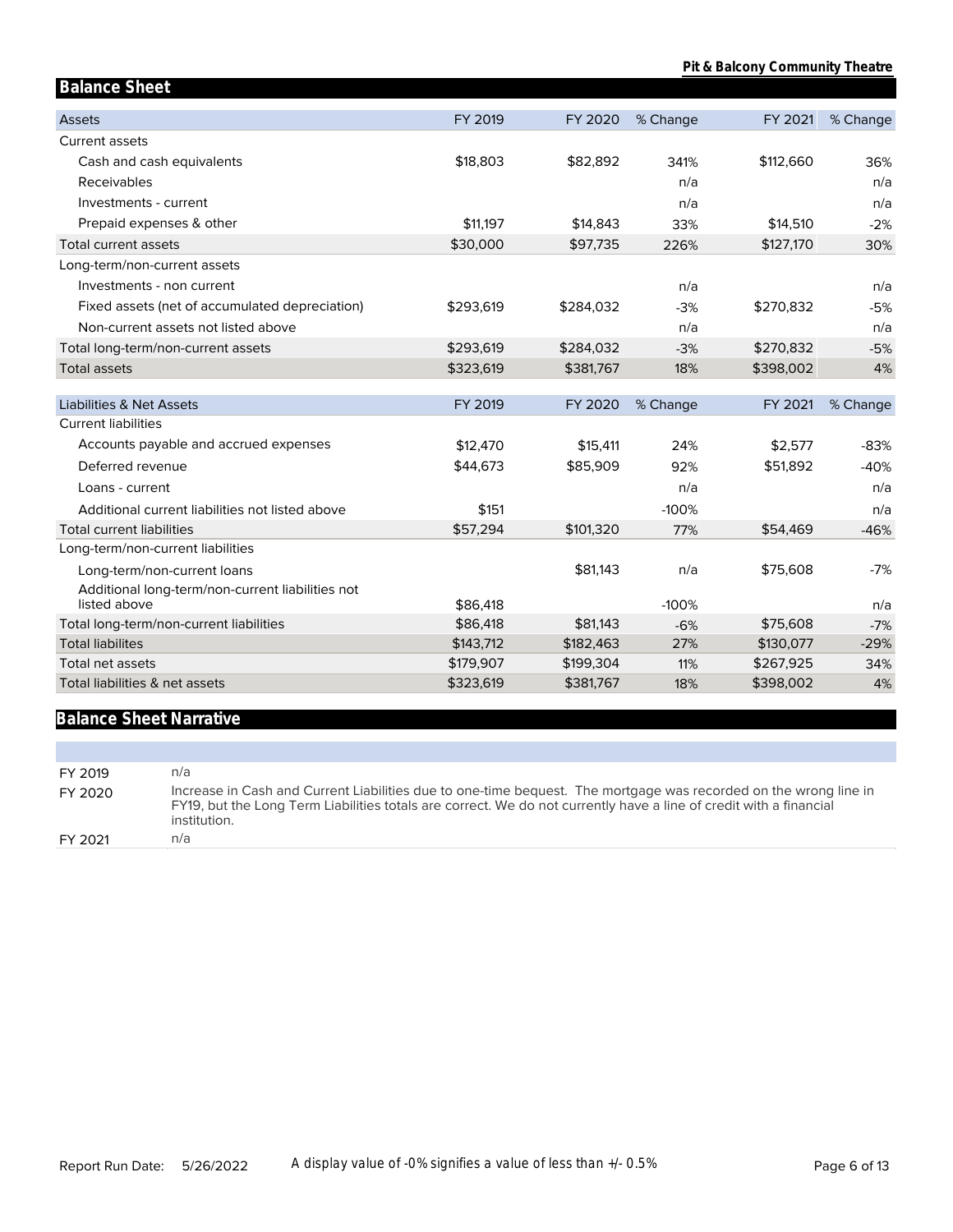#### Months of operating cash -- Total Working capital -- Total Current ratio -- Total Net assets as a % of total expenses Fixed assets (net) Condition of fixed assets Leverage -- Total **Leverage\_ratio** Total debt Debt service impact FY 2019 1.09 -\$27,294 0.52 87% \$293,619 2% FY 2020 5.77 -\$3,585 0.96 116% \$284,032 169% 21% \$81,143 2% % Change 431% 87% 84% 34% -3% n/a n/a 13% FY 2021 9.31 \$72,701 2.33 184% \$270,832 182% 19% \$75,608 3% % Change 61% 2,128% 142% 59% -5% -11% -7% 13%

**Balance Sheet Metrics**

monthly expense levels with existing unrestricted cash and cash equivalents. **Months of operating cash** (Cash & Cash Equivalents/(Total Expense/12)) indicates the number of months an organization can operate at current average

they come due, and the ability to take more risks, knowing there is a cushion to fall back on. from your internal calculations. Adequate working capital provides financial strength and flexibility to your organization, the ability to meet obligations as W**orking capital** (Current Assets minus Current Liabilities) consists of the resources available for operations. This calculation of working capital may differ

ample short-term liquidity to obviate the need to borrow or sell assets. uncollected receivables or timing discrepancies between expected receipts and disbursements. Ideally this number should approach 2 which indicates indicates that current assets are equal to current liabilities. A ratio of around 1.5 is a more comfortable position, allowing for more cushion against **Current ratio** (Current Assets divided by Current Liabilities) determines the organization's ability to pay current debt using current assets. A ratio of 1.0

by total expenses. If the trend is level or increasing, then total net assets are keeping pace with growth in operating expenses. **Net assets as % of total expenses** measures the net worth of an organization in relationship to its operating size. It is calculated as total net assets divided

infrastructure and need for funding the replacement or repair of fixed assets in the near future. total value of fixed assets indicates a stock of relatively new assets. A high percentage (>80%) of accumulated depreciation could indicate aging props). This is especially significant for organizations that own a building or carry a long-term lease. Accumulated depreciation of less than 50% of the **Condition of fixed assets** indicates the potential need for replacement or repair of fixed assets (such as buildings, furniture, office equipment, sets and

indicate liquidity problems, or reduced capacity for future borrowing. **Leverage ratio (**Total Debt divided by Total Assets) measures what proportion of your assets are supported by debt. A number in excess of 50% may

is calculated net of accumulated depreciation to reflect the reduction in the value of an asset as it ages and is used. **Fixed assets (net)** is the value of all land, buildings, equipment, leasehold improvements and other property and equipment owned by the organization. It

**Total debt** consists of all short and long-term contractual obligations of the organization, including lines of credit, loans, notes, bonds, and capital leases.

than programming and other operating expenses. applied to the total debt-service burden. The higher the percentage, the more the organization has to dedicate its resources to debt repayment rather **Debt service impact** (Total Debt Service, including principal and interest, divided by Total Expense) calculates the % of an organization's total expenses



### **Components of Net Assets**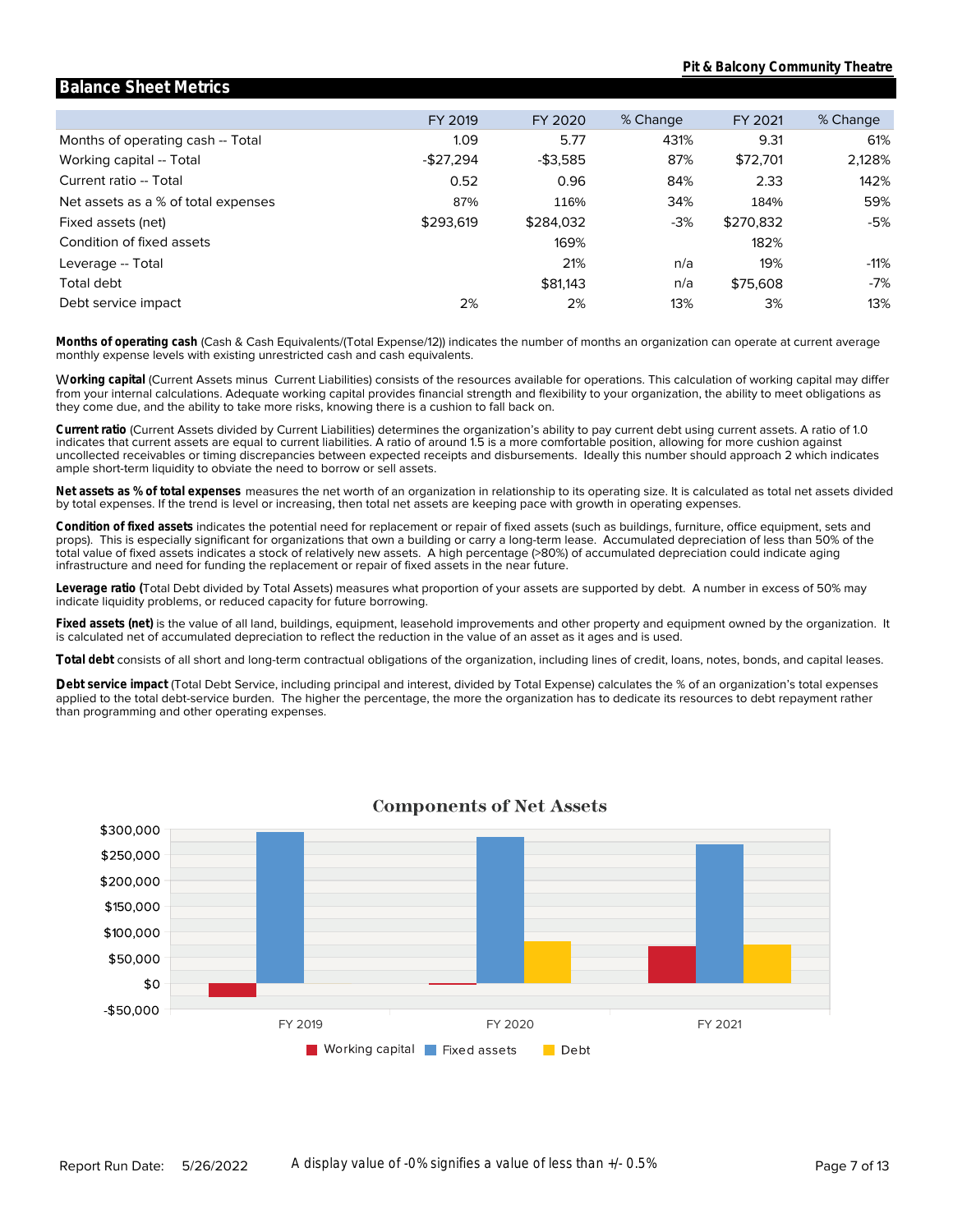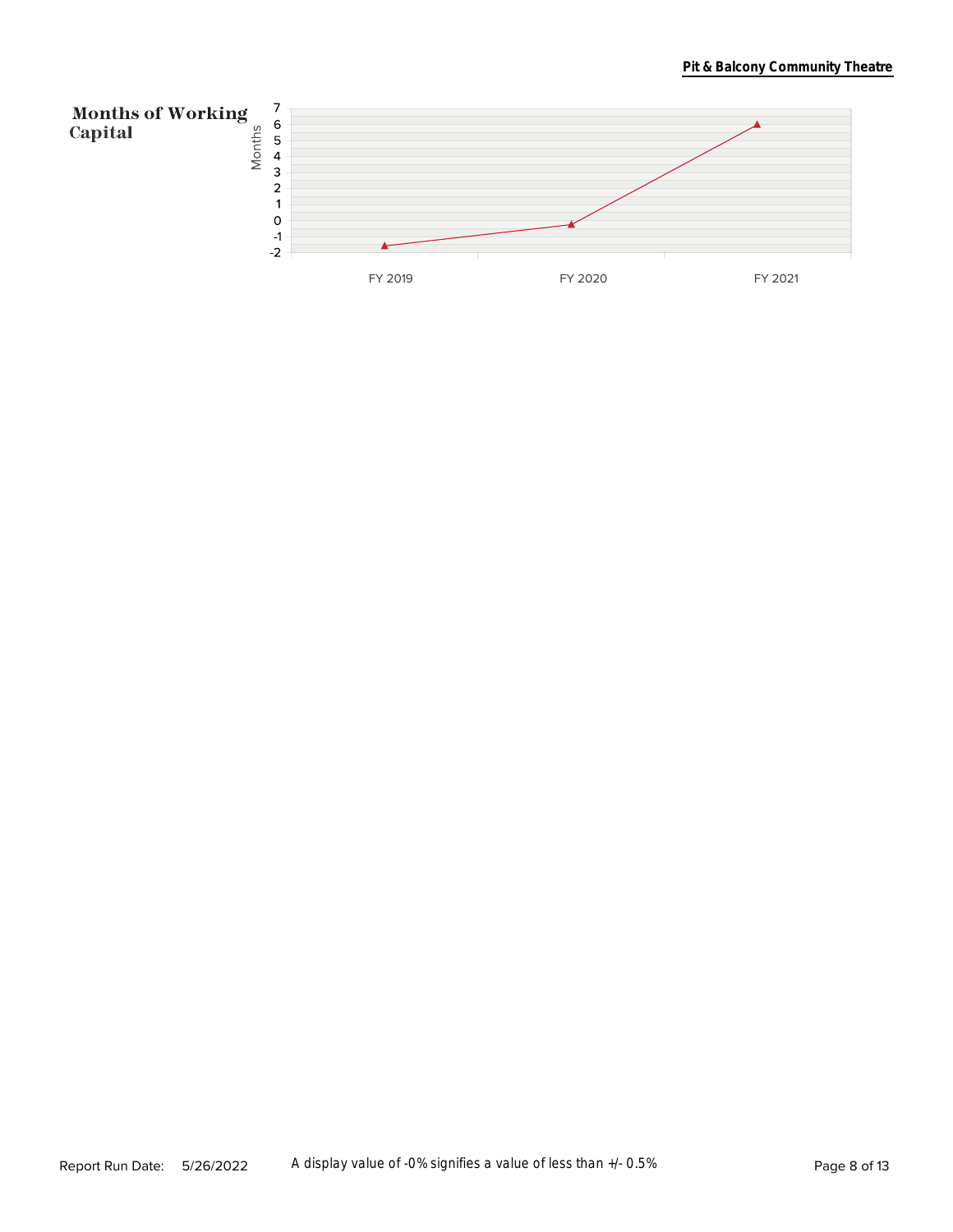| Attendance                                                                                                                                                                             |          |         |          |          |          |
|----------------------------------------------------------------------------------------------------------------------------------------------------------------------------------------|----------|---------|----------|----------|----------|
|                                                                                                                                                                                        | FY 2019  | FY 2020 | % Change | FY 2021  | % Change |
| Total attendance                                                                                                                                                                       |          |         |          |          |          |
| Paid                                                                                                                                                                                   | 4,316    | 3,383   | $-22%$   | 452      | $-87%$   |
| Free                                                                                                                                                                                   | 332      | 4,866   | 1,366%   | $\circ$  | $-100%$  |
| Total                                                                                                                                                                                  | 4,648    | 8,249   | 77%      | 452      | $-95%$   |
|                                                                                                                                                                                        |          |         |          |          |          |
| In-person attendance                                                                                                                                                                   |          |         |          |          |          |
| Paid                                                                                                                                                                                   | 4,316    | 3,383   | $-22%$   | 394      | $-88%$   |
| Free                                                                                                                                                                                   | 332      | 730     | 120%     | 0        | $-100%$  |
| Total                                                                                                                                                                                  | 4,648    | 4,113   | $-12%$   | 394      | $-90%$   |
| Digital attendance                                                                                                                                                                     |          |         |          |          |          |
| Paid                                                                                                                                                                                   |          | 0       | n/a      | 58       | n/a      |
| Free                                                                                                                                                                                   |          | 4,136   | n/a      | 0        | $-100%$  |
| Total                                                                                                                                                                                  |          | 4,136   | n/a      | 58       | $-99%$   |
|                                                                                                                                                                                        |          |         |          |          |          |
| In-person attendees 18 and under                                                                                                                                                       | 197      | 550     | 179%     | 0        | $-100%$  |
| Programs in schools                                                                                                                                                                    | FY 2019  | FY 2020 | % Change | FY 2021  | % Change |
| Children served in schools                                                                                                                                                             |          |         | n/a      | 0        | n/a      |
| Hours of instruction                                                                                                                                                                   |          |         | n/a      | 0        | n/a      |
| Workforce                                                                                                                                                                              |          |         |          |          |          |
| Number of People                                                                                                                                                                       | FY 2019  | FY 2020 | % Change | FY 2021  | % Change |
| Employees: Full-time permanent                                                                                                                                                         | 1        | 1       | 0%       | 1        | 0%       |
| Employees: Part-time permanent                                                                                                                                                         | 1        | 1       | 0%       | 1        | 0%       |
| Volunteers                                                                                                                                                                             | 104      | 75      | $-28%$   | 79       | 5%       |
| Independent contractors                                                                                                                                                                | 34       | 16      | $-53%$   | 24       | 50%      |
| Interns and apprentices                                                                                                                                                                | 2        | 3       | 50%      | 1        | $-67%$   |
| <b>Total positions</b>                                                                                                                                                                 | 142      | 96      | $-32%$   | 106      | 10%      |
| Visual & Performing Artists                                                                                                                                                            |          |         |          |          |          |
|                                                                                                                                                                                        |          |         |          |          |          |
|                                                                                                                                                                                        | FY 2019  | FY 2020 | % Change | FY 2021  | % Change |
| Number of visual & performing artists                                                                                                                                                  | 34       | 51      | 50%      | 23       | -55%     |
| Payments to artists & performers                                                                                                                                                       | \$22,740 | \$8,585 | $-62%$   | \$15,167 | 77%      |
| Covid-19 Impact                                                                                                                                                                        |          |         |          |          |          |
|                                                                                                                                                                                        |          | FY 2019 |          | FY 2020  | FY 2021  |
| Due to COVID-19 crisis restrictions on in-person gatherings and/or<br>stay-at-home orders mandated by government health guidelines, how was<br>staffing affected at your organization: |          |         |          |          |          |
| Number of employees laid off                                                                                                                                                           |          |         |          | 1        | 0        |
| Number of employees furloughed                                                                                                                                                         |          |         |          | 1        | 0        |
| Of those furloughed or laid off employees, how many (if any) have been                                                                                                                 |          |         |          |          |          |
| brought back?                                                                                                                                                                          |          |         |          | 2        |          |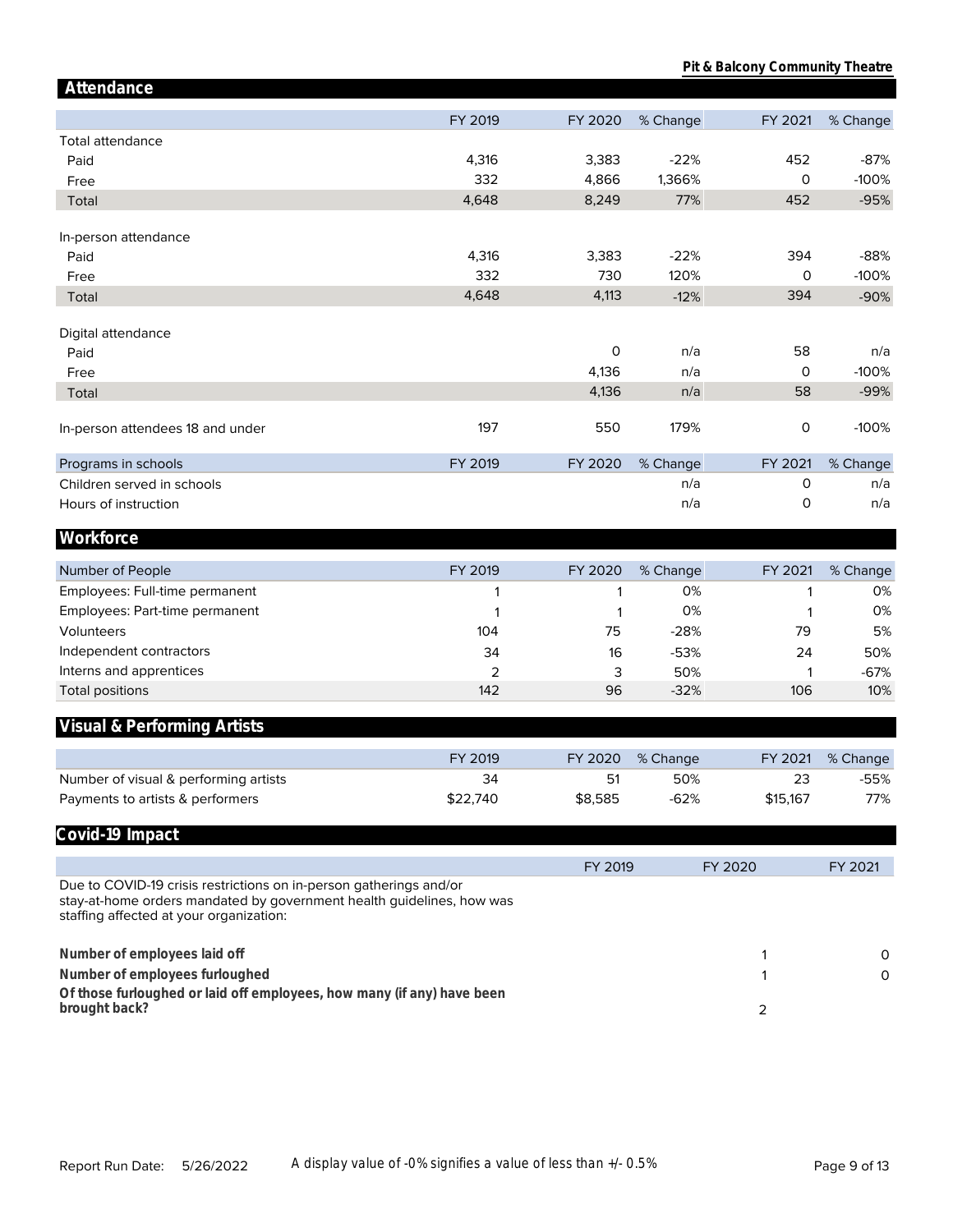### Mission and Constituency

#### Mission statement

To create a dynamic community theatre that engages audiences and artists in enriching performing arts experiences.

#### Mission demographics

This organization's mission is not rooted in an explicitly identified ethnic, cultural or other demographic voice.

| Racial/ethnic group                                                                            |
|------------------------------------------------------------------------------------------------|
| Additional group (please state)                                                                |
| Gender                                                                                         |
| Additional group (please state)                                                                |
| Sexual orientation                                                                             |
| Additional group (please state)                                                                |
| Age group                                                                                      |
| Additional group (please state)                                                                |
| Disability                                                                                     |
| Additional characteristics                                                                     |
| If the fields above are blank, this organization does not serve that demographic specifically. |
| Audience                                                                                       |
| The organization does not seek to primarily serve a specific audience.                         |

| Racial/ethnic group             |
|---------------------------------|
| Additional group (please state) |
| Gender                          |
| Additional group (please state) |
| Sexual orientation              |
| Additional group (please state) |
| Age group                       |
| Additional group (please state) |
| Disability                      |
| Additional characteristics      |
| Additional group (please state) |

*If the fields above are blank, this organization does not serve that demographic specifically.* **Community type served** Urban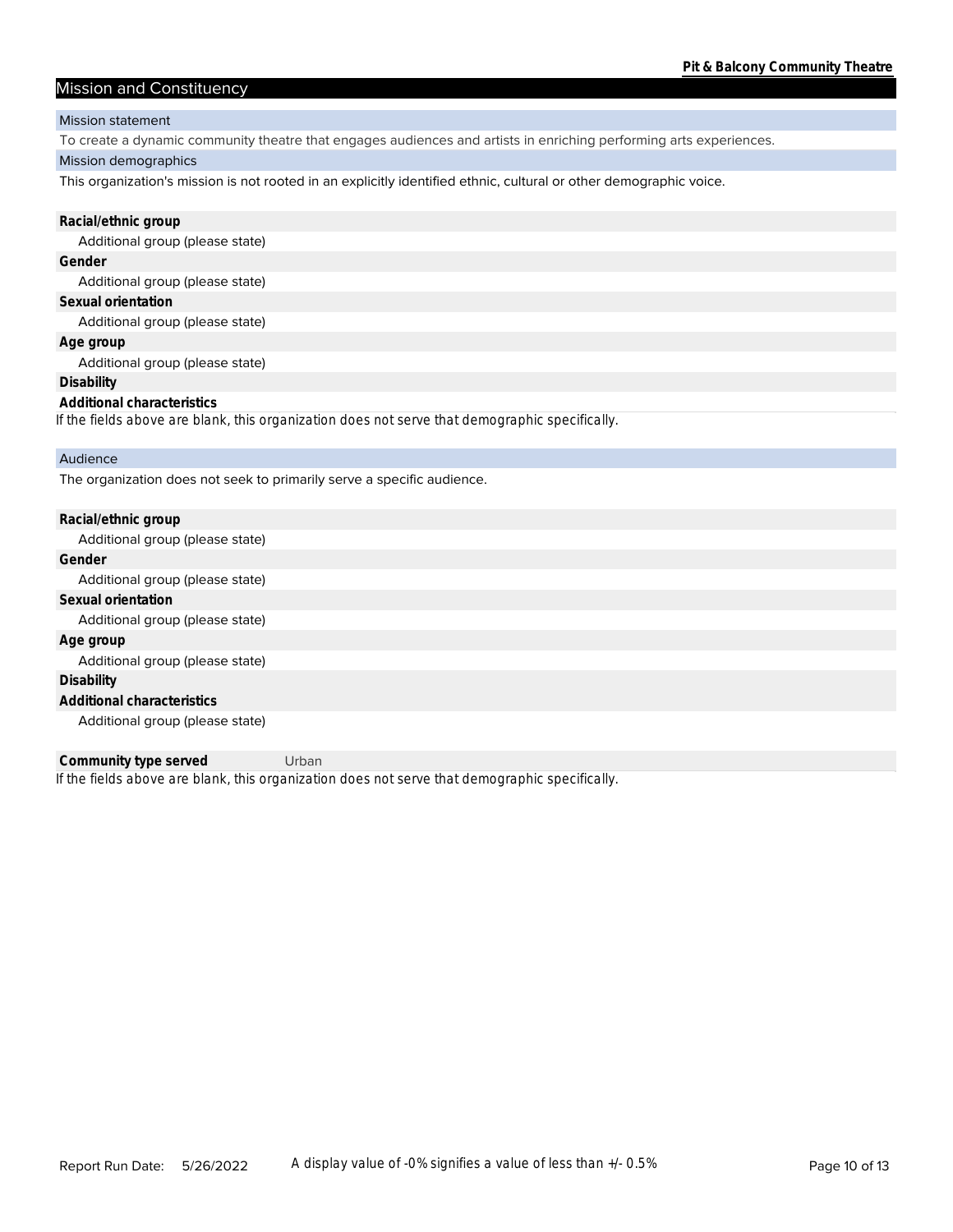# **Program Activity**

| In-person activity                              | FY 2019                      |                       | FY 2020                      |                       | FY 2021                      |                       |  |
|-------------------------------------------------|------------------------------|-----------------------|------------------------------|-----------------------|------------------------------|-----------------------|--|
|                                                 | <b>Distinct</b><br>offerings | # of times<br>offered | <b>Distinct</b><br>offerings | # of times<br>offered | <b>Distinct</b><br>offerings | # of times<br>offered |  |
| Productions (self-produced)                     | 6                            | 33                    | 3                            | 15                    | 4                            | 21                    |  |
| Productions (presented)                         |                              |                       |                              |                       |                              |                       |  |
| Classes/assemblies/other<br>programs in schools |                              |                       |                              |                       |                              |                       |  |
| Classes/workshops (outside of<br>schools)       | 2                            | 7                     | 3                            | 13                    | $\Omega$                     | $\Omega$              |  |
| Field trips/school visits                       |                              |                       | 3                            | 4                     |                              |                       |  |
| Guided tours                                    |                              |                       |                              |                       |                              |                       |  |
| Lectures                                        |                              |                       |                              |                       |                              |                       |  |
| Permanent exhibitions                           |                              |                       |                              |                       |                              |                       |  |
| Temporary exhibitions                           |                              |                       |                              |                       |                              |                       |  |
| Traveling exhibitions (hosted)                  |                              |                       |                              |                       |                              |                       |  |
| Films screened                                  |                              |                       |                              |                       |                              |                       |  |
| Festivals/conferences                           | O                            |                       | $\Omega$                     |                       | $\Omega$                     |                       |  |
| Readings/workshops (developing<br>works)        |                              |                       |                              |                       |                              |                       |  |
| Community programs (not<br>included above)      |                              |                       |                              |                       |                              |                       |  |
| Additional programs not listed<br>above         | 0                            | 0                     | 0                            | 0                     | 0                            | 0                     |  |

*program lines. NOTE: Data entered prior to 2021 combines information about physical and digital programs. It has been included in the physical*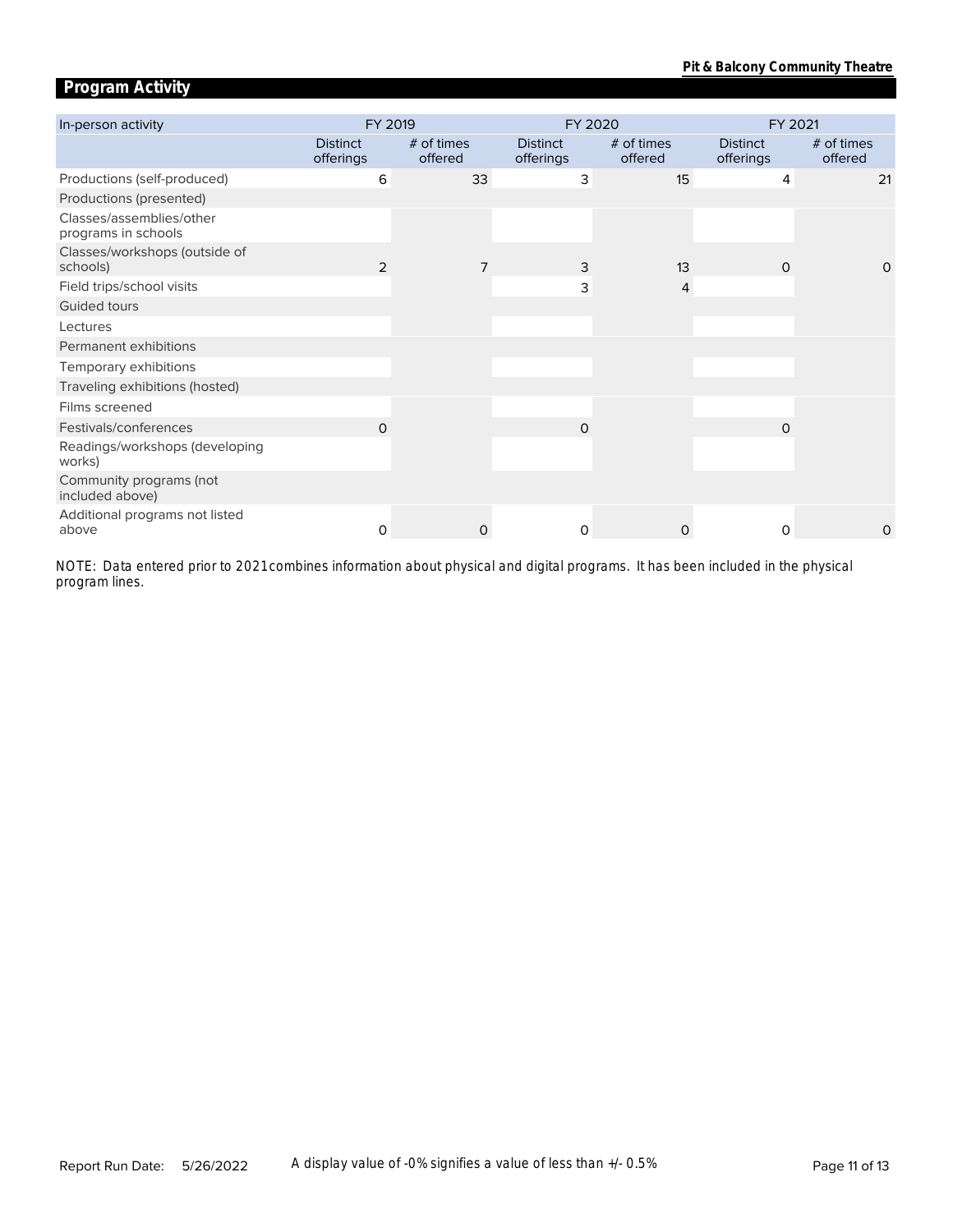# **Program Activity**

| Digital activity                                | FY 2019                      |                                 | FY 2020         |                              |                                 | FY 2021         |                              |                                 |               |
|-------------------------------------------------|------------------------------|---------------------------------|-----------------|------------------------------|---------------------------------|-----------------|------------------------------|---------------------------------|---------------|
|                                                 | <b>Distinct</b><br>offerings | # times<br>digitally<br>offered | $On-$<br>demand | <b>Distinct</b><br>offerings | # times<br>digitally<br>offered | $On-$<br>demand | <b>Distinct</b><br>offerings | # times<br>digitally<br>offered | On-<br>demand |
| Productions (self-produced)                     |                              |                                 |                 |                              |                                 |                 | 3                            | 9                               |               |
| Productions (presented)                         |                              |                                 |                 |                              |                                 |                 |                              |                                 |               |
| Classes/assemblies/other<br>programs in schools |                              |                                 |                 |                              |                                 |                 |                              |                                 |               |
| Classes/workshops (outside of<br>schools)       |                              |                                 |                 |                              |                                 |                 |                              |                                 |               |
| Field trips/school visits                       |                              |                                 |                 |                              |                                 |                 |                              |                                 |               |
| Guided tours                                    |                              |                                 |                 |                              |                                 |                 |                              |                                 |               |
| Lectures                                        |                              |                                 |                 |                              |                                 |                 |                              |                                 |               |
| Permanent exhibitions                           |                              |                                 |                 |                              |                                 |                 |                              |                                 |               |
| Temporary exhibitions                           |                              |                                 |                 |                              |                                 |                 |                              |                                 |               |
| Traveling exhibitions (hosted)                  |                              |                                 |                 |                              |                                 |                 |                              |                                 |               |
| Films screened                                  |                              |                                 |                 |                              |                                 |                 |                              |                                 |               |
| <b>Broadcast productions</b>                    |                              |                                 |                 |                              |                                 |                 |                              |                                 |               |
| Festivals/conferences                           |                              |                                 |                 |                              |                                 |                 |                              |                                 |               |
| Readings/workshops (developing<br>works)        |                              |                                 |                 |                              |                                 |                 |                              |                                 |               |
| Community programs (not<br>included above)      |                              |                                 |                 |                              |                                 |                 |                              |                                 |               |
| Additional programs not listed<br>above         |                              |                                 |                 |                              |                                 |                 |                              |                                 |               |

*program lines. NOTE: Data entered prior to 2021 combines information about physical and digital programs. It has been included in the physical* 

| Digital activity financials | FY 2019   |                                                |           | FY 2020                                        | FY 2021   |                                                |  |
|-----------------------------|-----------|------------------------------------------------|-----------|------------------------------------------------|-----------|------------------------------------------------|--|
|                             | Total     | Associated with<br>digital program<br>delivery | Total     | Associated with<br>digital program<br>delivery | Total     | Associated with<br>digital program<br>delivery |  |
| Earned revenue              | \$81,989  |                                                | \$89,924  |                                                | \$39,732  | \$0                                            |  |
| Contributed revenue         | \$80,064  |                                                | \$100,889 |                                                | \$168,442 | \$255                                          |  |
| Operating expense           | \$207,651 |                                                | \$172,300 |                                                | \$145,278 | \$424                                          |  |